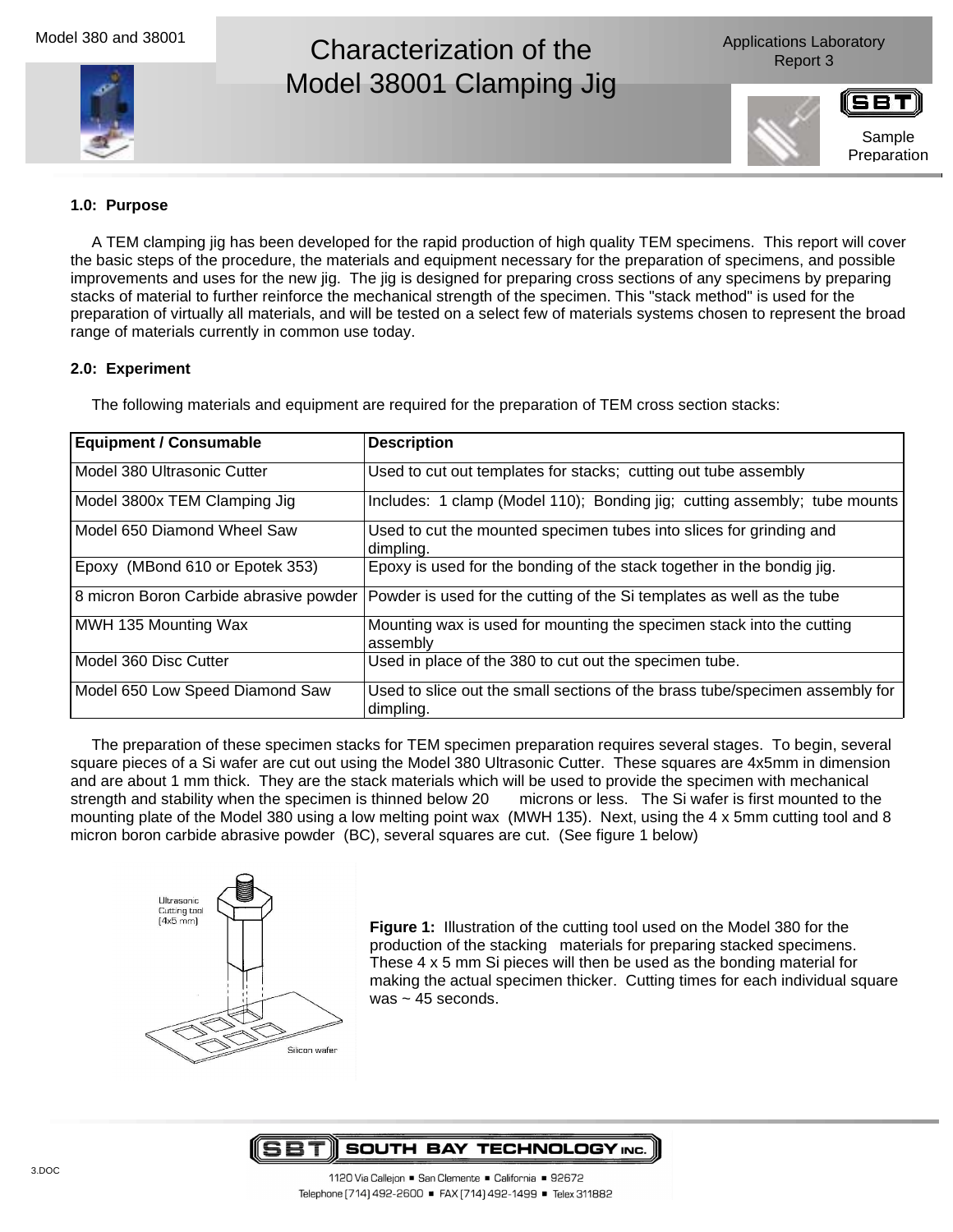Once the square material has been cut from the Si wafer, the specimen itself must now be cut. The same procedure used in the above steps is used. All of the pieces should now be cleaned in acetone and ethanol. This will remove any debris which may cause problems in the bonding process.

For bonding, several choices for epoxy are available to the user to choose from. Important factors in this decision are hardness, durability, ability to withstand solvents, mechanical strength, resistance to ion milling, cure time, and thickness. The two best choices for this are the M Bond 610 epoxy and the Epotek 353 epoxy. The M Bond is a slow curing, two part epoxy that maintains strength and stability at elevated temperatures along with high resistance to solvents. The draw back to M Bond is the high temperatures and times needed for curing the adhesive (typically about 200° C and 2 hours curing time). Epotek, on the other hand, has similar properties and cures much faster at lower temperatures. The Epotek epoxy can cure at much lower temperatures (50-80° C) at much faster rates (30-5 minutes). This makes the Epotek a good choice for the rapid production of these specimens.

Once the desired epoxy has been chosen, in this case the Epotek, the specimen is ready to be glued into a thick stack to create a stable specimen structure. To do this, each piece of Si is placed into the teflon Bonding Jig which is used for the stacking process. One by one the Si is placed into the jig, each time applying a drop of epoxy to the surface of the Si piece. Each piece must have a drop of epoxy to ensure that the entire stack is uniformly bonded and strong. Two sacrificial pieces are placed in first, then the actual specimen of interest, then two more sacrificial pieces of Si are then layed on top. The final structure is placed into the Model 110 Specimen Clamp and is used to create a thin, uniform glue line. See Figure 2 below for the illustration of this procedure.



**Figure 2:** Illustration of the use of the bonding jig for constructing the specimen stack for cross section specimen preparation. The sacrificial stacks of Si are placed both on top and below the actual specimen of interest. In between each square piece of material is where the epoxy is applied. The entire jig is then placed into the specimen clamp to create a thin layer of epoxy in the specimen.

The curing time for this stack to completely cure is around 15-30 minutes on a hot plate set at 100° C. The stack was then removed from the jig and the excess epoxy scraped off with an Exacto knife. Once the stack has been completed, the tube of material must be cut out for assembly into the brass tube. The specimen stack was first mounted into the cutting assembly designed for cutting on the Model 380 Ultrasonic cutter. The specimen stack is oriented into the holder with the stacks of material facing up in cross section. These stacks are then cut into a long tube shape which will be around 2.8 mm in diameter.

Cutting using the Ultrasonic cutter is done as follows: A small amount of 8 micron Boron Carbide powder is placed onto the surface of thematerial. The cutting tool is brought down into contact with the specimen and the amount of material to be cut is measured out on the dial indicator at the top of the unit. A small drop of water is then added to the powder and cutting is started.



**Figure 3:** Illustration of the cutting assembly used for mounting and cutting the specimen stacks into a long rod. The specimen rod is then mounted into a brass tube used as the support ring and to provide mechanical support to the stack when thin.